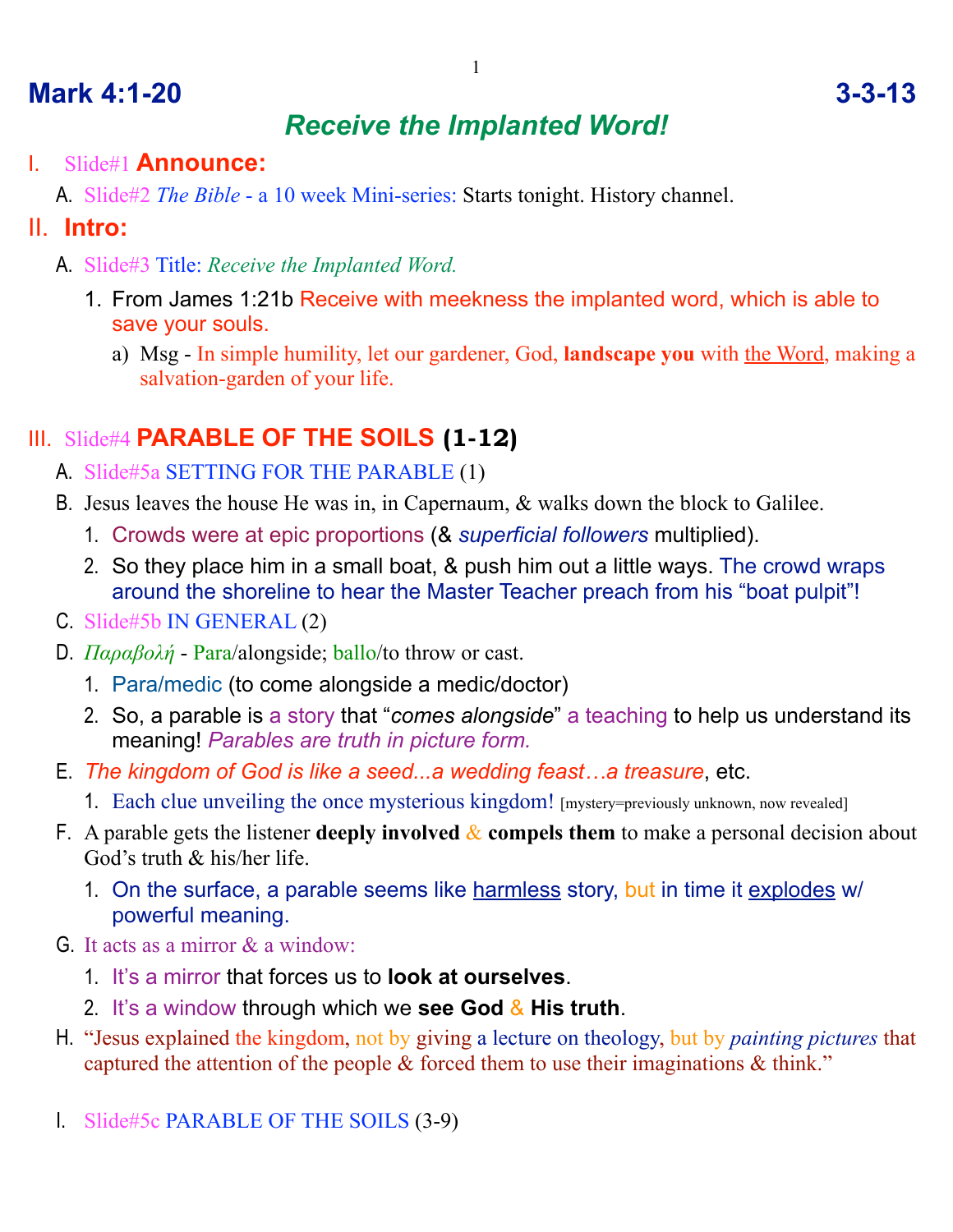2

- J. Sowing seed in bible times:
	- 1. The farmer carried a **large bag of seed** on his donkey. Then he would fill **his leather bag** that he would carry under his arm.
	- 2. \* Unlike many countries today where the soil is prepared **before** the planting takes place, the seed would be scattered widely **& then** plowed in.
		- a) This is not the parable of the Careless Gardner. *(person just throwing seed everywhere haphazardly)* No, it's *intentionally* throwing the seed all over, then tilling.
	- 3. A **footpath** often times cut across his field which the public would use. As the farmer would scatter his seed some would always land on this.
		- a) The **birds** would be quick to score a free meal. Often times large flocks would often *follow* the farmer. *[Like the seagulls if you've ever been Deep Sea fishing]*
	- 4. **Rocks** were under the soil & couldn't be seen, thus no depth of earth.
	- 5. Many **thorn bushes** were present. The native farmer would use these in the summer for outdoor fires for cooking meals.
		- a) So, he wouldn't have gotten rid of all of these weed/bushes.
	- 6. So, this is not *wastefulness* or *inefficiency* on behalf of the sower, but it is an illustration of **the grace of God**.
		- a) **God's message**, **God's seed** is for all, but not everyone will **receive** it.
		- b) Remember, It is not the **sower** or the **seed** that is the problem...but the **soil**!
- K. Slide#5d A PARABLES PURPOSE (10-12)
- L. Because of the superficial followers & antagonists…he *hides* the meaning.
	- 1. They can not get it with *only* their own understanding.

### IV. Slide#6 **SOILS EXPLAINED (13-20)**

- A. Slide#7a SPECIAL PARABLE (13)
- B. This parable holds the key to all others. Now He'll show them how to interpret a parable.
- C. Slide#7b 3 DEFINITIONS
- D. Slide#7c **The Sower** (14) Here Christ, but any believer who shares the Word of God w/others.
	- 1. Sow **Plentifully** 2 Cor.9:6 Whoever **sows generously** will also **reap generously**.
	- 2. Sow **Passionately** Ps.126:5 Those who **sow in tears** Shall **reap in joy**.
	- 3. Sow **Patiently** Gal.6:9 Let us **not become weary** in doing good, for at the proper time we will reap a harvest if we do not give up.
- E. Slide#7d **The Word**=The Seed. **The gospel** is always **a fruitful seed** as to its power, but not as to its produce!
	- 1. Like **seed** the **Word** of God is **alive** & is able to **produce** spiritual fruit!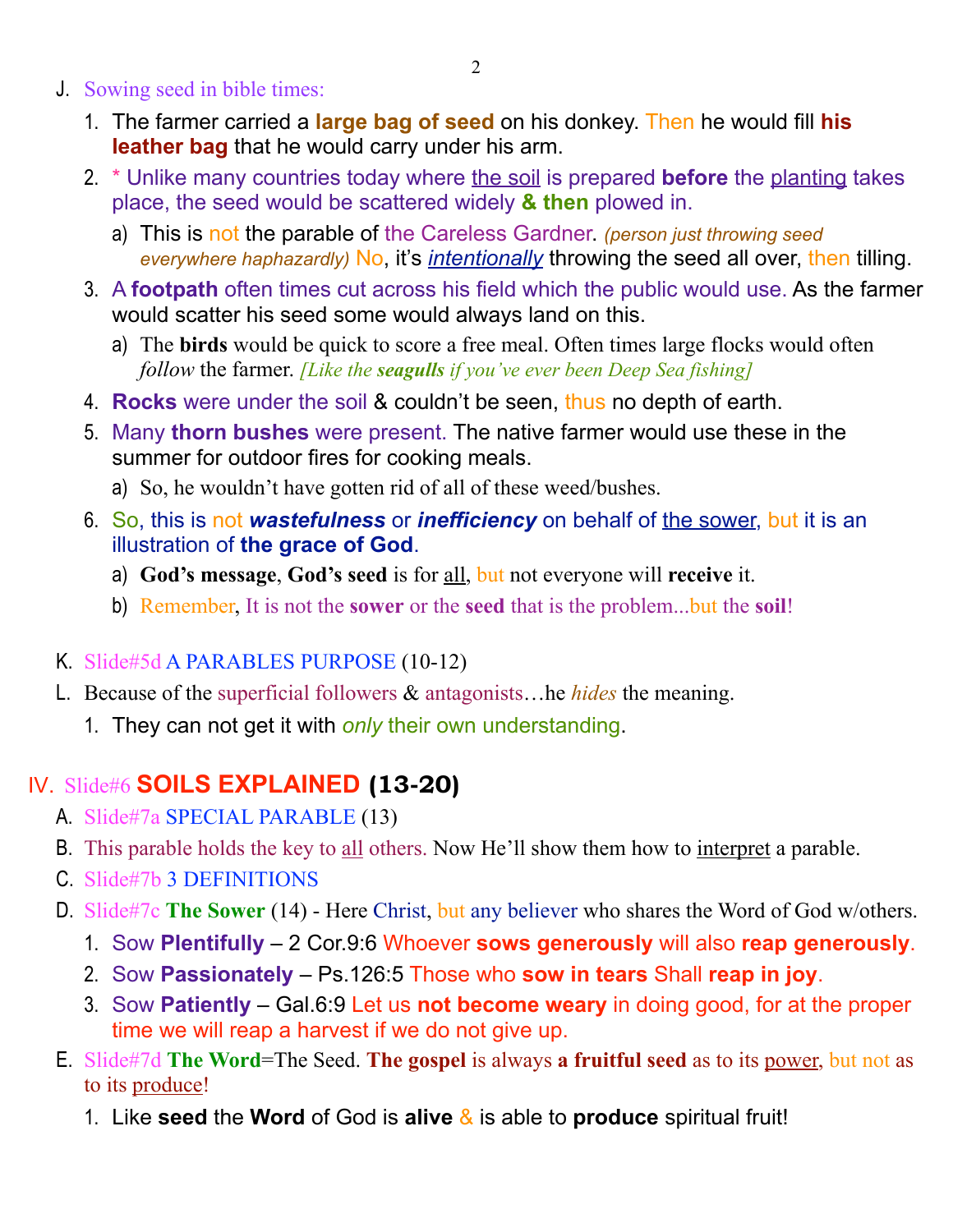- 2. But the seed must be **planted** & **cultivated** before that harvest can come.
- 3. Seed is fruitful…there is an **orchard** in an **apple**; there's a **forest** in an **acorn**.
- F. Slide#7e **The Soil** = is the human heart. *Let's look at he 4 hearts described.*
- G. Slide#8 **[1] SUPERFICIAL HEART** (15)
- H. The **Superficial Heart** has a *Lack of Understanding*.
	- 1. It may not be some *gross sin* in their life but simply no interest in God whatsoever.
	- 2. Or they're *busy*...no time for **contemplation**.
	- 3. Or they might not be hostile to the gospel...just simply *disinterested*.
- I. Soil becomes hard when too many feet, hooves, wheels tread upon it.
	- 1. *Don't recklessly open your heart to all kinds of people & influences.*
	- 2. Prov.4:23 Keep your heart with all diligence, For out of it spring the issues of life.
- J. **Hard hearts** must be plowed up…*which can be pretty painful!*
	- 1. Hosea 10:12 NLT **Plow up** the hard ground of your hearts, for now is the time to seek the Lord, that he may come and shower righteousness upon you.
	- 2. Did the Lord have to plow up some things in your life to get your attention right before you got saved?
	- 3. Pray for your friends who have hard hearts; And for your own hearts when you go through calloused times.
- K. The **Superficial Heart** has a *Lack of Understanding*.
- L. Slide#9 **[2] SHALLOW HEART** (16,17)
- M. The **Shallow Heart** has a *Lack of Depth*.
	- 1. In much of the land there is a 2-3" thin covering of soil over a limestone bedrock.
	- 2. This is an emotional hearer! Easily swayed by *"a tender appeal, a good sermon, or a sweet melody."*
	- 3. This person lives on *"impulses, impressions, intuitions, instincts, & largely on their circumstances!"*
	- 4. They joyfully accept God's Word, but do not really understand **the price** that must be paid to become *a genuine Christian*.
	- 5. They are like **the fish** that leaps out of the water with great energy,…but it would be foolish to conclude that he has left the water forever.
		- a) In a moment the fish is swimming again as if it had never left the stream. The water is still his*"home, sweet home"*.
		- b) They've only been "*brushed*" by Christianity!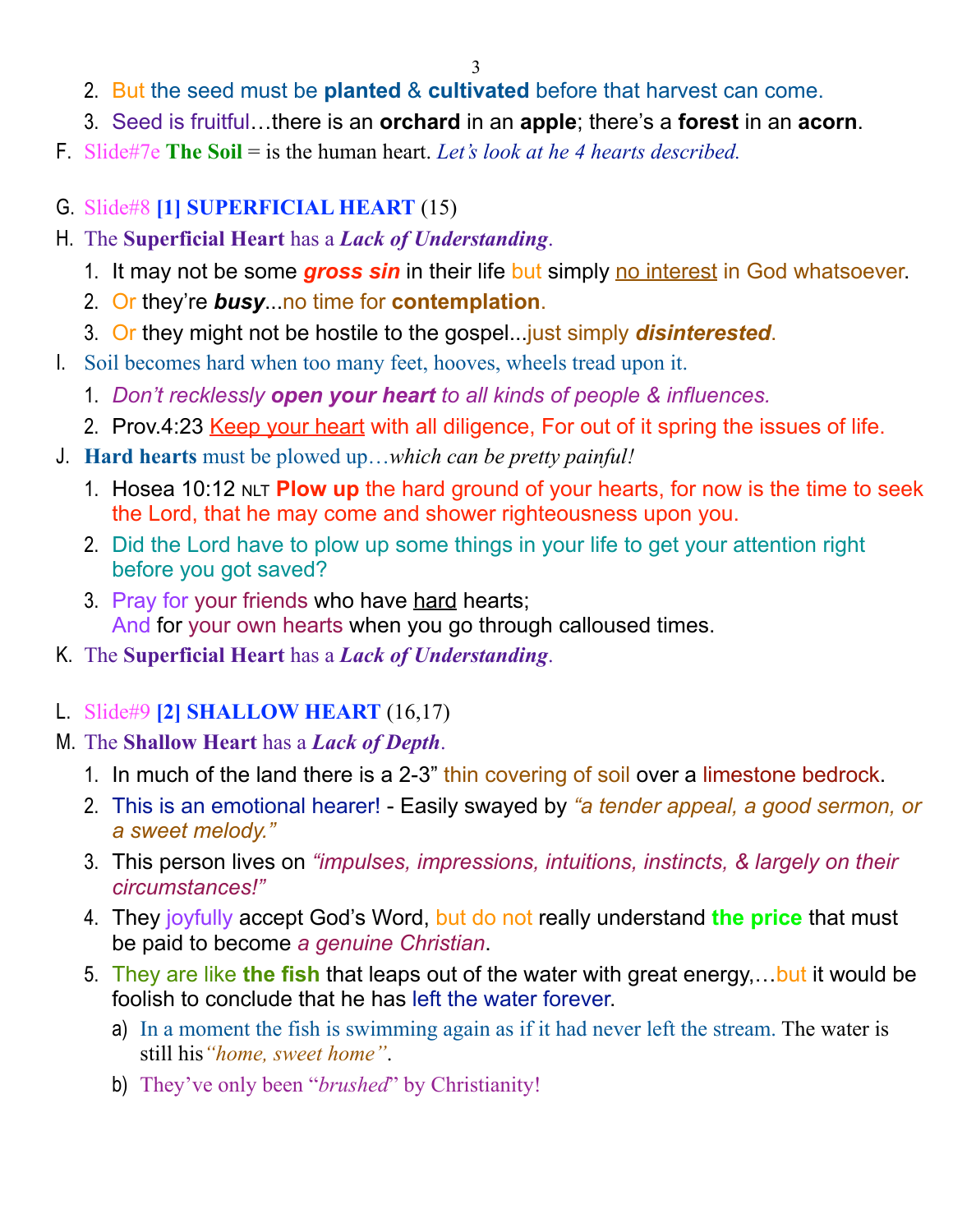- 6. You might see great enthusiasm for *days, weeks, months*; but when the sun of **persecution** or **difficulty** comes out, enthusiasm wanes & the joy disappears.
	- a) A dazzling profession of faith, but then when something unexpected comes into their life they *abruptly fall away*.
		- (1) I believe this is where so many of *the enemies of the faith* come from!
- 7. Man is pretty good at counterfeiting religious *feelings*.
- N. The **Shallow Heart** has a *Lack of Depth*.
- O. Slide#10,11 **[3] SHARED HEART** (18,19)
- P. The **Shared Heart** has a *Lack of Weed Killer*.
	- 1. They need a good dose of Round Up.
- Q. Slide#12a The Lord desires our *whole* heart! Ps.119:2 Blessed are those who keep His testimonies, Who seek Him with the *whole* heart!
	- 1. Not a divided heart like the girl to which a young man proposed to. He said, "Darling, I want you to know that I love you more than anything else in the world. I want you to marry me. I'm not rich. I don't have a yacht or a Rolls Royce like Johnny Brown, but I do love you w/all my heart." She thought for a minute & then replied, "I love you w/all my heart, too, but tell me more about Johnny Brown!"
- R. This heart receives the Word, but does not truly repent & remove *the Weeds* out of his or her heart!
	- 1. See a gardener must not only love flowers & fruit, but also... Hate Weeds!
- S. Unfruitful? "Fruitless Christians" is an *oxymoron*.
	- 1. Lk.8:14 adds "...and bring no fruit to maturity." (it never ripens!)
	- 2. Maybe you've had this on a fruit tree at home? [*little, stunted, sour fruit*]
	- 3. The 1st 3 hearts produced **no fruit**.
- T. Slide#12b 3's A CROWD
	- 1. Cares of this world **worries** of this present age.
	- 2. Deceitfulness of riches deceptive lure of **wealth**.
	- 3. The desire for other things **whatever** takes place of the word in your life.
		- a) Miscellaneous things can become the cause of *spiritual strangulation*!
	- 4. The **lust for stuff** is a stealthy thing that enters your house a **guest**, then becomes a **host**, & then a **master**.
	- 5. Haddon Robinson said, "**Money** has a way of binding us to what is physical and temporal, and blinding us to what is spiritual and eternal."
		- a) It's a bit like **the fly** and **the flypaper**. The fly lands on the flypaper and says, "My flypaper." When the flypaper says, "My fly," the fly is dead. It is one thing to have money, another for money to have you. When it does, it will kill you.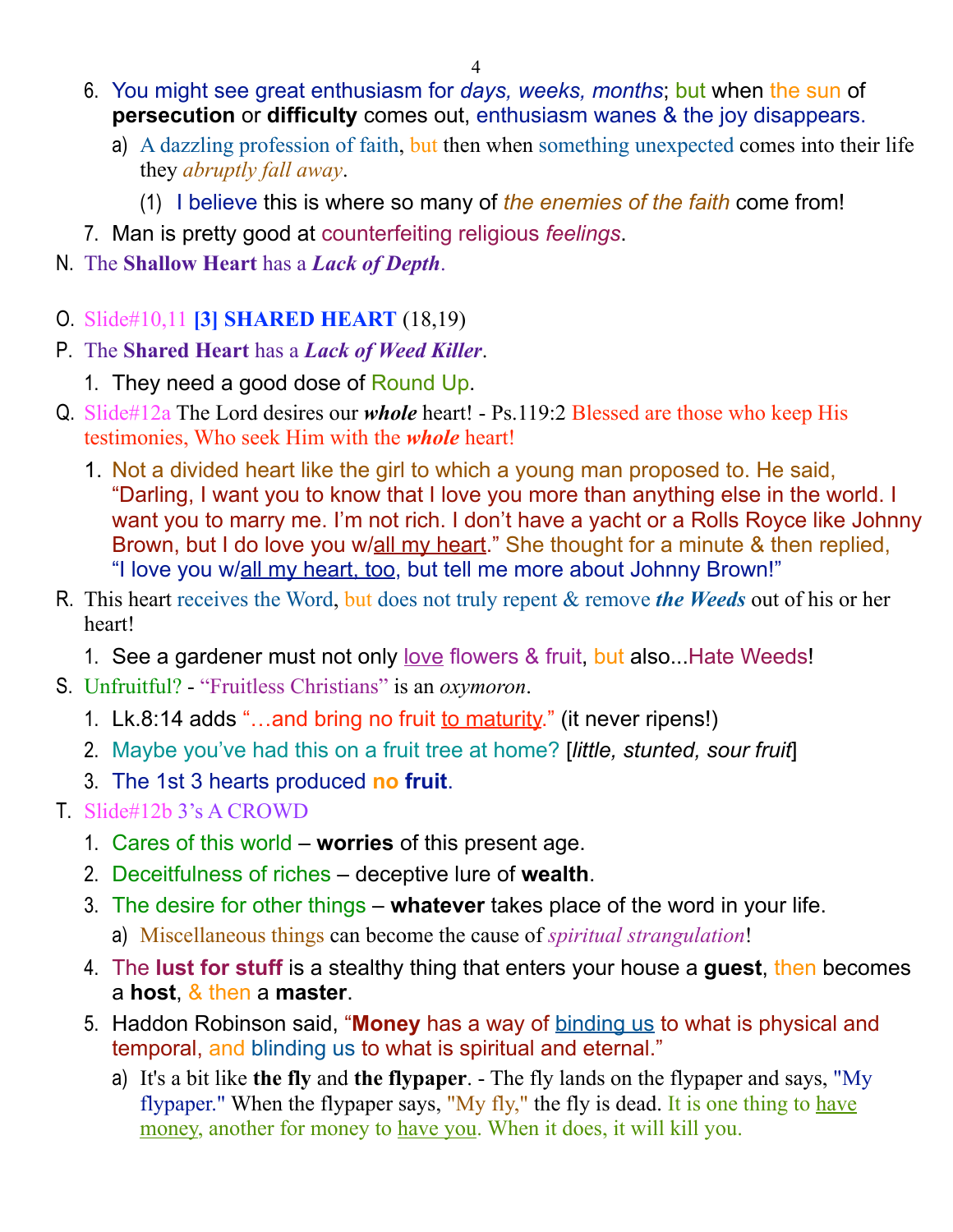- U. Slide#12c 3 FRUITLESS HEARTS
- V. The 3 fruitless hearts were influenced by 3 different enemies:
	- 1. Superficial Heart The devil himself snatches the seed.
	- 2. Shallow Heart The flesh counterfeits religious feelings.
	- 3. Shared Heart The things of this world smothers the growth & prevents a harvest! a) 3 ugly enemies we still face:
- W. The **Shared Heart** has a *Lack of Weed Killer*.
- X. Slide#13 **[4] SUCCESSFUL HEART** (20)
- Y. The **Successful Heart** doesn't *Lack***...***Understanding, Depth, or Weed Killer***.**
- Z. These are *true believers*…evidence a changed life; they evidence fruit in their lives.
	- 1. Slide#14 Gal.5:22-24 But the fruit of the Spirit is (1st group of 3 are the inner attitudes, sourced in God) love, joy, peace; (2nd the relational qualities, expressed to others) longsuffering, kindness, goodness; (3rdly, personal qualities, that guides indiv. conduct) faithfulness, gentleness, self-control. And those who are Christ's have crucified the flesh with its passions and desires.

AA.Not all true believers are *equally* as productive.

- 1. Experts say, that *tenfold is an average harvest, thirtyfold is good, sixtyfold is excellent, one hundredfold is amazing!*
- 2. But every genuine Christian will evidence some fruit.
- 3. Interesting that Isaac sowed in that land(Gerar), and reaped in the same year a **hundredfold**; and the LORD blessed. The man began to prosper, and continued prospering until he became very prosperous. Gen.26:12,13

BB.The **Successful Heart** doesn't *Lack***...***Understanding, Depth, or Weed Killer***.**

CC.Slide#15 Example in Jn.4 of the women at the well w/Jesus of a *progression* of **all 4 hearts**!

- 1. Superficial (vs.9) How is it that You, being a <u>Jew</u>, ask a drink from me, a Samaritan woman?
- 2. Shallow (15) Sir, give me this water, that I may not thirst, nor come here to draw.
- 3. Shared (20) Our fathers worshiped on this mountain, and you Jews say that in Jerusalem is the place where one ought to worship.
- 4. Successful(29) Come see a Man who told me all things that I ever did. Could this be the Christ?

DD.Slide#16 What *soil type* currently represents your response to God & His Word?

EE.What can you do for your heart to become the kind of *soil* Jesus is looking for?

FF.**Saints**, by grace, *liberally sow* the Word of God to **all** who you meet!

1. Let God take their Core Samples. He'll sort out the *alluvium/colluvium* of their hearts